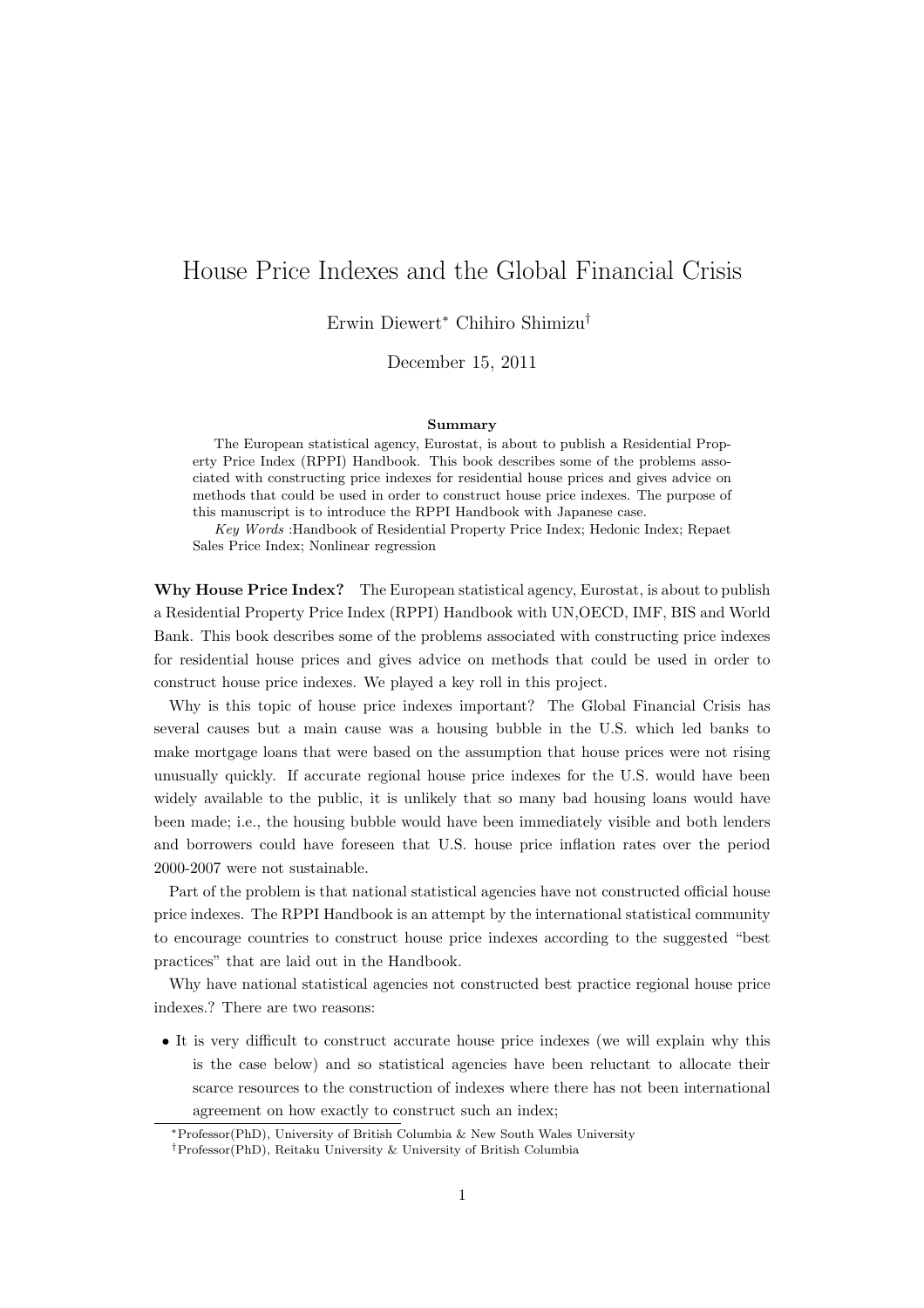• House prices by themselves do not occupy an important position in the major statistics that countries construct; i.e., house price indexes do not appear directly in either the Consumer Price Index or in the main components of GDP.

However, it could be argued that house price indexes should appear in the CPI as part of the implicit price of a home owner using his or her house. Current CPI practise either ignores owner occupied housing or prices it according to what the rental value of the house is. The first alternative is not very satisfactory and while the second alternative is satisfactory for less expensive houses, it understates the true opportunity cost of owning a very expensive house and using its services. The true opportunity cost of using the services of an owned house is the maximum of what the owner could rent the house for and the financial user cost of the capital that is tied up in the house (along with associated depreciation and tax expenditures). For less expensive houses, the rent is approximately equal to the user cost in most countries but for expensive houses, the rent is only about one half of the corresponding user cost. Thus in order to calculate the true opportunity cost of using the services of an owned house, it will be necessary to construct accurate house price indexes so that accurate user costs can be constructed and a better treatment of owner occupied housing in the CPI and in the national accounts can be achieved.

House price indexes also play an important role in the balance sheet accounts of a country. Moreover, when nominal balance sheet items are deflated, it is necessary to have accurate indexes for the structure part of a house and for the land component. Thus for balance sheet purposes, it is important to be able to decompose an overall house price index into consistent land and structure subcomponents. As will be discussed below, it is not easy to construct these subindexes.

**Estimation Method of RPPI** It should be noted that for most countries, private sector companies provide some form of house price index. The problem with these privately provided indexes is that they use different methodologies of varying quality and they are typically not comparable within and across countries. This heterogeneity explains why Eurostat funded the production of a Handbook that outlines various measurement methodologies and provides some guidance to countries who will probably produce official house price indexes in the near future.

Why is it so difficult to construct house price indexes? To answer this question, it is first necessary to explain how price indexes are formed for "normal" commodities like say a can of soup. The basic "matched model" methodology collects prices on the same item (sold in the same location) at two different points in time and then forms a relative price with the current price in the numerator and the previously collected price in the denominator. These price relatives are then aggregated over say several varieties of soup and this possibly weighted average of the soup price ratios is then a soup price index. The problem with constructing a price index for house sales in a given area is that the houses that transact in two different periods are generally different and thus the usual "matched model" methodology that is a basic building block in the construction of a price index cannot be applied.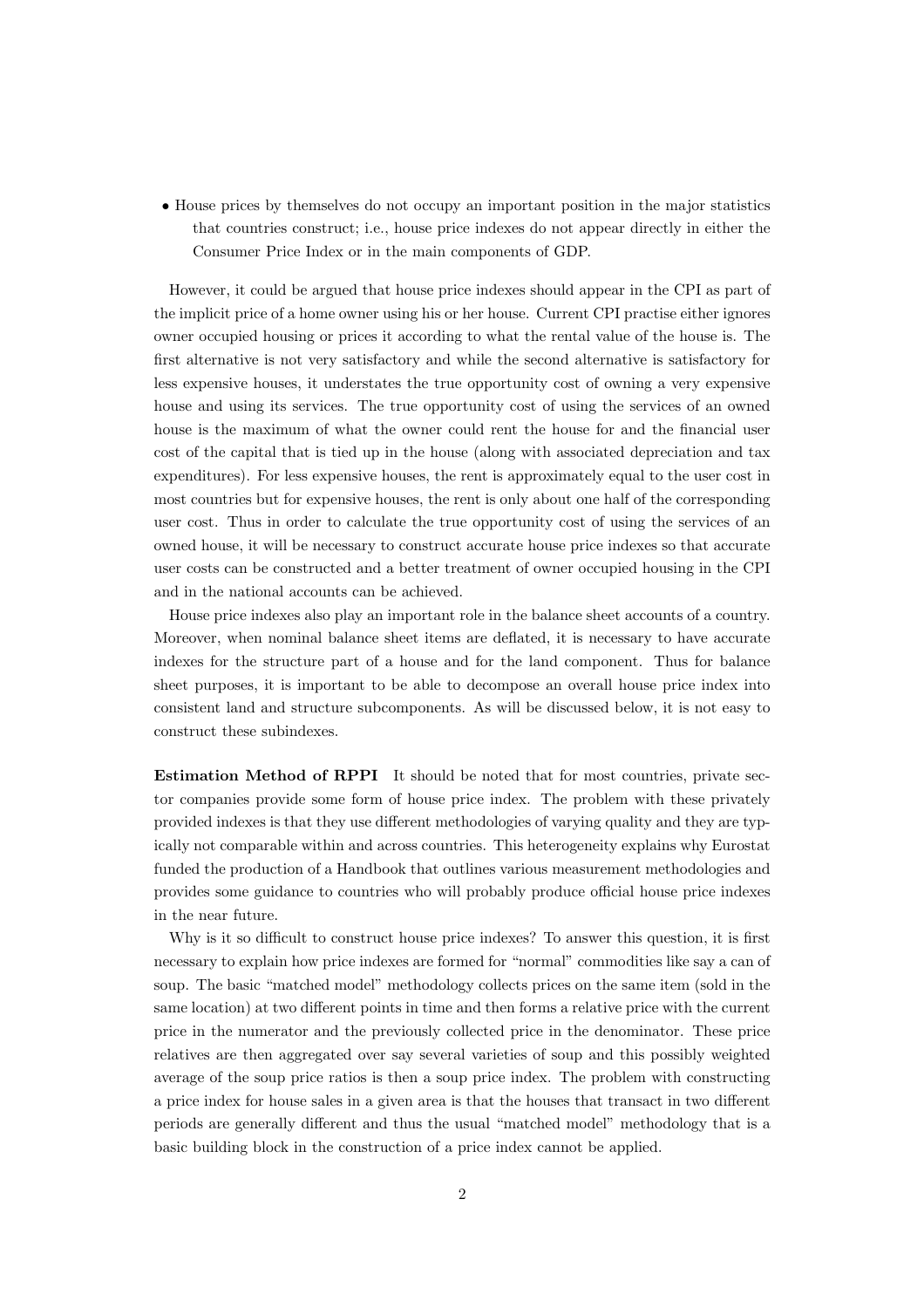One method for dealing with the lack of matching is the repeat sales method. This method looks only at houses that sold in both of the periods under consideration and so at first glance, it appears that this method solves the lack of matching problem. Unfortunately, the same house at different points in time is not really the same house: in the time between the two sales, the house has depreciated (and hence is less valuable) and it may have undergone some renovations. Thus the repeat sales method generally has a (small) downward bias that will grow as the time between sales grows. Another problem with this method is that it does not use all of the information on house sales that may be available.

How then can accurate house price indexes be constructed? The first step is to determine what are the important price determining characteristics of a house. The main characteristics are:

- *•* The age of the house;
- The size of the land area of the house in square meters:
- The size of the structure in square meters of floor space;
- *•* The type of structure (detached house, apartment, wood construction) and
- The location of the house (which determines its access to amenities)

With the above list of price determining characteristics in mind, the RPPI Handbook recommends two broad methods for matching like with like over time in the housing context: (1) Stratification methods where sales of houses in a given period are grouped into cells where the characteristics of the houses are similar and (2) Hedonic regression methods where the selling price of a house is set equal to a function of the characteristics listed above plus an error term. The RPPI Handbook explains how the above methods work and provides some empirical illustrations of the recommended methods.

**Application to Japan** We applied one of the RPPI Handbook recommended hedonic regression methods for constructing overall house price indexes that has a decomposition into land and structures components to 5580 detached house sales for 22 wards of Tokyo over the 44 quarters, starting Quarter 1 of 2000 and ending in Quarter 4 of 2010. We decomposed the 22 wards into lower land price wards with a price of land series PL1 in the chart below and higher land price wards with a price of land series PL2. The overall land price series in the Chart is PL and the overall structures price index for Tokyo is PS. This index is equal to the MLIT frame house construction cost index for wood frame houses in Tokyo, which we take to be the "true" structure price index for new houses in Tokyo. Our overall house price index P is a weighted average of the structures price index PS and the land price indexes for poorer and richer wards in Tokyo, PL1 and PL2 respectively. Note that our overall house price index P lies above the corresponding Mean and Median house price indexes using the same data set. Thus the Median house price index, which is widely used as a house price index, has a downward bias relative to our hedonic index P. This downward bias of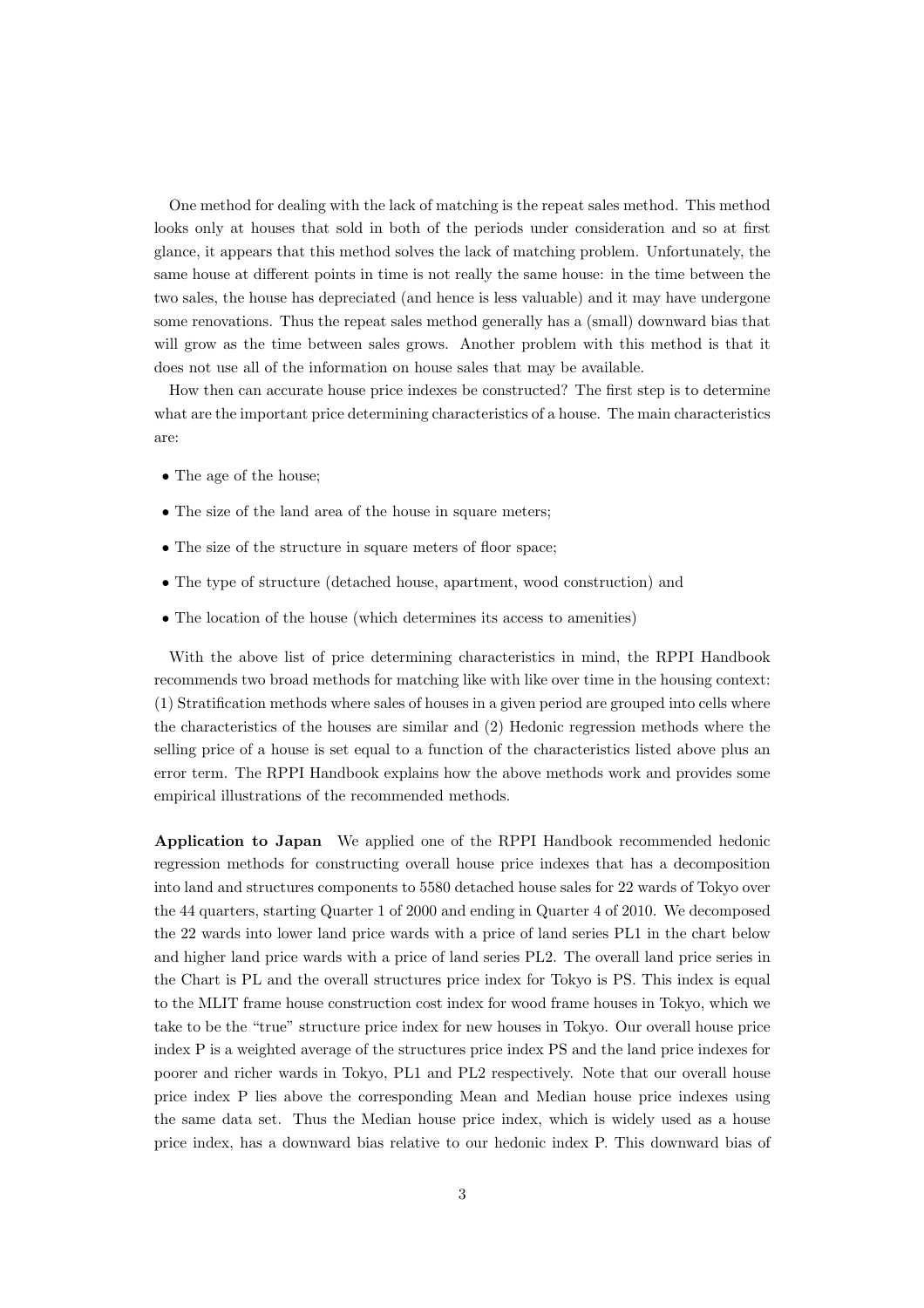

about 16% over our sample period is due to the fact that the Median index cannot take into account the effects of structure depreciation. Over the two years, 2006-2007, overall land prices increased 27.4%, a mini bubble. Over the same two years, land prices increased about 22.9% for the less expensive wards and 27.2% for the more expensive wards. It can be seen that the fluctuations in land prices are larger in the rich wards and over the entire 11 year period, land prices increased 17% in the richer wards while they decreased 25% in the poorer wards.

## **References**

- [1] Diewert, W.E. (2009), The Paris OECD-IMF Workshop on Real Estate Price Indexes: Conclusions and Future Directions. Pp. 87–116 in: Price and Productivity Measurement: Volume1 –Housing, Trafford Press.
- [2] Diewert, W.E., J. de Haan R. Hendriks (2010), The Decomposition of a House Price Index into Land and Structures Components: A Hedonic Regression Approach. Discussion Paper 10-01,Department of Economics, University of British Columbia.
- [3] Shimizu,C, K.G.Nishimura and T.Watanabe(2010a), "Housing prices in Tokyo: A comparison of hedonic and repeat-sales measures," *Journal of Economics and Statistics*, 230, Issue 6, Special issue on "Index Theory and Price Statistics" edited by Erwin Diewert and Peter von der Lippe, December 2010, 792-813.
- [4] Shimizu,C, K.G.Nishimura and T.Watanabe(2010b), "Residential Rents and Price Rigidity: Micro Structure and Macro Consequences," *Journal of Japanese and International Economy*,Vol.24, pp282-299.